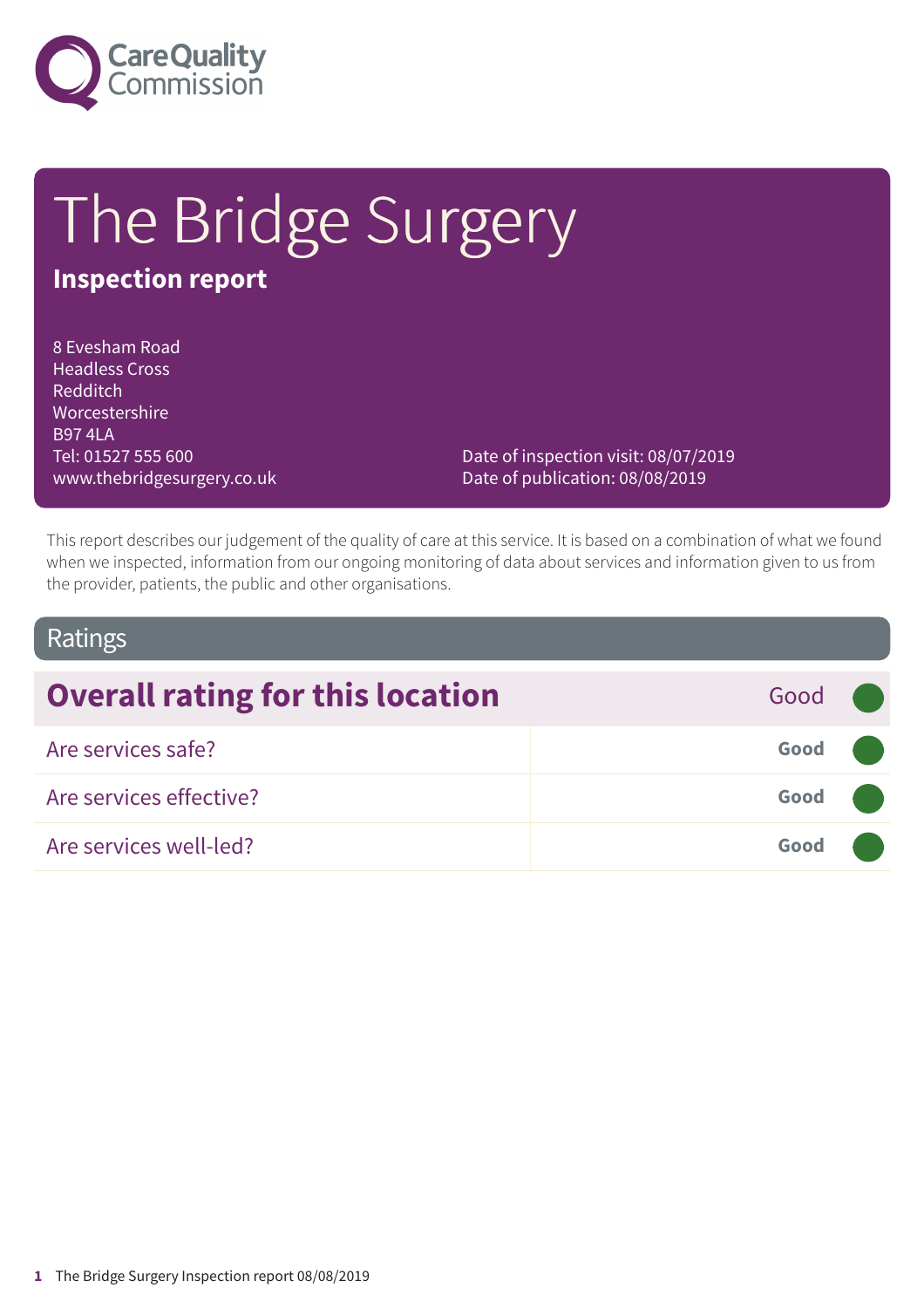# Overall summary

We carried out a focussed inspection at The Bridge Surgery following an Annual Regulatory Review of the practice. During this inspection we looked at safe, effective and well-led. The practice was previously inspected in 2016 and rated good.

We based our judgement of the quality of care at this service on a combination of:

•what we found when we inspected

•information from our ongoing monitoring of data about services and

•information from the provider, patients, the public and other organisations.

We have rated this practice as good overall and good for each of the population groups.

•The practice provided care in a way that kept patients safe and protected them from avoidable harm.

•Patients received effective care and treatment that met their needs.

•Staff dealt with patients with kindness and respect and involved them in decisions about their care.

•The practice organised and delivered services to meet patients' needs. Patients could access care and treatment in a timely way.

•The practice had a focus on learning and improvement.

•The way the practice was led and managed promoted the delivery of high-quality, person-centred care.

However, there were also areas of practice where the provider needs to make improvements.

The provider should:

•Take action so the practice team know who the leads are for specific areas of work such as safeguarding.

•Take action so that minutes of meetings are documented in order to provide a record of discussions.

•Review their procedure for two week wait cancer referral as a coding error was identified.

•Keep an overview of significant events to enable effective trend analysis.

Details of our findings and the evidence supporting our ratings are set out in the evidence tables.

#### **Dr Rosie Benneyworth BM BS BMedSci MRCGP**

Chief Inspector of Primary Medical Services and Integrated Care